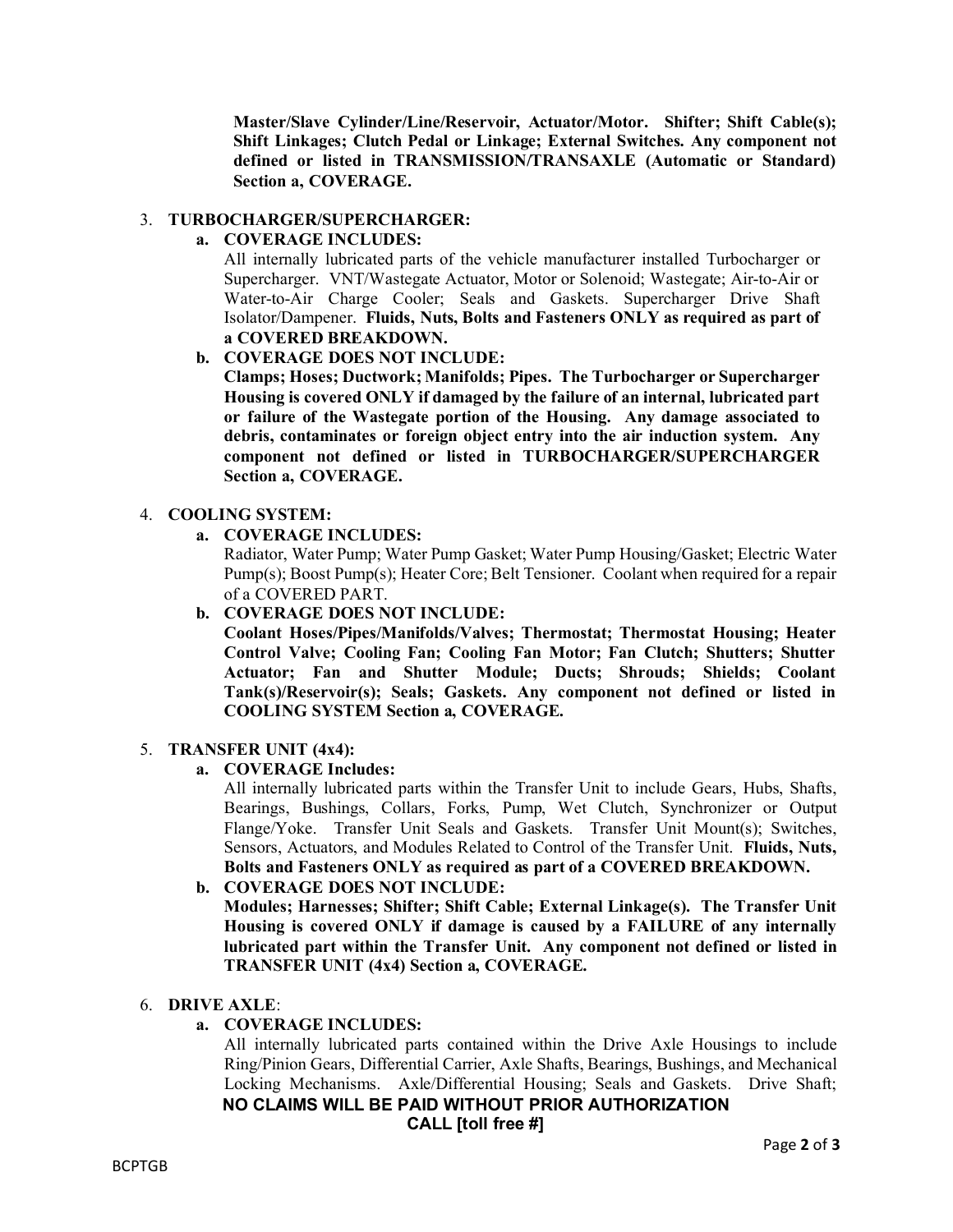Universal Joints; Drive Shaft Center Support Bearing; Half Shafts; CV Joints; CV Boots; Driveshaft/Pinion Yokes/Flanges; Switches, Sensors, Actuators, and Modules Related to Control of the Axle(s); Locking Hubs. **Fluids, Nuts, Bolts and Fasteners ONLY as required as part of a COVERED BREAKDOWN.** 

### **b. COVERAGE DOES NOT INCLUDE:**

**The Differential/Drive Axle/Final Drive Housings are covered ONLY if damage is caused by a FAILURE of any internally lubricated part within the Differential/Drive Axle/Final Drive Housings. Any component not defined or listed in DRIVE AXLE Section a, COVERAGE.**

#### 7. **AIR CONDITIONING:**

## **a. COVERAGE INCLUDES:**

Condenser; Compressor Assembly, Clutch, Coil, Pully, Seal, and Relay; Evaporator; Expansion Valve; Accumulator/Receiver Dryer; Orifice Tube; Blower Motor/Relay; Idler Pully; A/C Heater Outlet/Duct; A/C Heater Case, Doors, Cables, Housings Automatic/Manual A/C/Heater Temperature/Mode Control Head, Module and Programmer; Blend Door Actuator(s); Refrigerant Pressure Switch(s); Pressure Cycling Switch; Metal Refrigerant Lines; Refrigerant; Seals and Gaskets. **Refrigerant and Compressor Oil ONLY as required as part of a COVERED BREAKDOWN due to loss from failure.** AIR CONDITIONING:<br>
a. COVERAGE INCLUDES:<br>
condenser, Compressor Assembly, Clutch, Coil, Pully, Seal, and Relay; Evaporation<br>
Expansion Valve; Accumulator/Receiver Dryer; Orifice Tube; Blower Motor/Relay<br>
Pully;  $AC$  Heatte

## **b. COVERAGE DOES NOT INCLUDE:**

**Rubber or Flexible Refrigerant Hoses; Temperature/Pressure Sensors; Evaporator Fan; Compressor Module. Refrigerant when not associated with a COVERED BREAKDOWN that would have resulted in the loss of Refrigerant. Any component not defined or listed in AIR CONDITIONING Section a, COVERAGE.**

#### 8. **ELECTRICAL:**

# **a. COVERAGE INCLUDES:**

Alternator; Voltage Regulator; Starter Motor/Solenoid; Ignition Switch; Coil Packs; Front and Rear Window Wiper Motors; Head Lamp Switch; Turn Signal Switch; Rear Defogger Switch; Air Conditioning Blower Switch; Power Window Motors/Regulators/Switch; Ignition Control Module; and Power Door Lock Actuators/Switches.

**b. COVERAGE DOES NOT INCLUDE:** 

**Any Electrical Component related to Body Control, Audio/Entertainment Systems, Engine Fuel Control, Suspension Control, Accessory Control, or any other Electrical Component not defined or listed in Electrical Section a, or specifically described in another coverage section.**

# 9. **FUEL SYSTEM:**

**a. COVERAGE INCLUDES:** 

Vacuum Pumps, Fuel Delivery Pump; Fuel Injection Pump; Fuel Injectors; Fuel Pressure Regulator; Fuel Tank and Sending Unit; Fuel Pump Control Modules; Metal Fuel Delivery Lines; Fuel Seals, Gaskets and O-Rings.

**b. COVERAGE DOES NOT INCLUDE:** 

**Fuel Gauge Sender; Rubber, Plastic, Nylon, Composite, or other Non-Metal Fuel Lines; Fuel Filter(s); Fuel Filter Housings; Fuel Sensors; Fuel Heaters; Fuel Coolers; Ethanol Sensors. Any component not defined or listed in FUEL SYSTEM Section a, COVERAGE.**

#### **NO CLAIMS WILL BE PAID WITHOUT PRIOR AUTHORIZATION CALL [toll free #]**